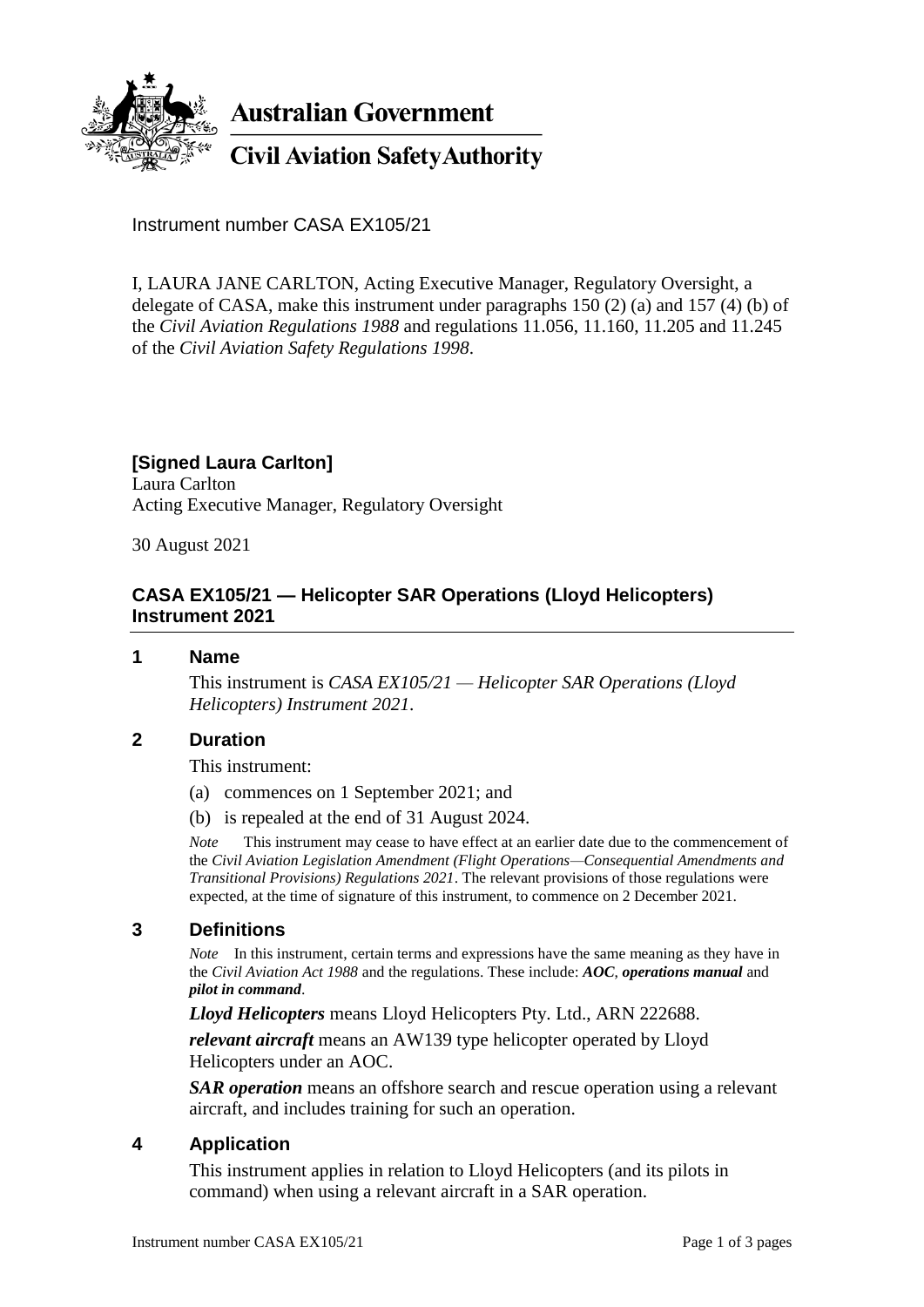# **5 Exemption**

- (1) The pilot in command of a relevant aircraft being used in a SAR operation is exempt from compliance with the following provisions of CAR to the extent necessary for the operation:
	- (a) subregulation 175 (2);
	- (b) subregulation 178 (1);
	- (c) subregulation 178 (2).
- (2) The exemption is subject to the condition mentioned in section 8.

### **6 Direction**

For paragraph 150 (2) (a) of CAR:

- (a) a package, article or other substance may be dropped from a relevant aircraft being used for training for a SAR operation; and
- (b) the dropping of a package, article or other substance under paragraph (a) must be conducted so as to avoid harm or damage to persons or property on the ground.

*Note* Subparagraph 150 (2) (a) (v) of CAR permits the dropping of articles in the course of search and rescue operations but does not extend to training for such operations.

### **7 Permission**

(1) For paragraph 157 (4) (b) of CAR, the pilot in command of a relevant aircraft being used for training for a SAR operation is permitted to operate the aircraft at a height lower than 500 feet to the extent necessary for the training.

*Note 1* Paragraph 157 (4) (f) of CAR permits low flying for search and rescue operations but does not extend to training for such operations.

*Note 2* Paragraph 3.1 of Civil Aviation Order 29.11 grants a permission under regulation 151 of CAR for the picking up of persons in a winching operation.

(2) The permission is subject to the condition mentioned in section 8.

# **8 Condition**

For regulations 11.056 and 11.205 of CASR, the exemption and permission mentioned in sections 5 and 7 are subject to the condition that the pilot in command must ensure that Lloyd Helicopters has confirmed to the pilot that:

- (a) CASA has approved any change relating to SAR operations made to the Lloyd Helicopters operations manual from the day this instrument is signed; and
- (b) Lloyd Helicopters has complied with any lawful CASA direction relating to the conduct of the SAR operation.

# **9 Directions — Lloyd Helicopters**

- (1) For regulation 11.245 of CASR, Lloyd Helicopters must ensure that:
	- (a) its personnel comply with their obligations under subregulation 215 (9) of CAR in relation to SAR operations; and
	- (b) SAR operations are conducted in accordance with the Lloyd Helicopters operations manual suite, as the manual suite exists immediately before the day this instrument is signed.

*Note* Subregulation 215 (9) requires personnel of an operator to comply with instructions in the operator's operations manual. The Lloyd Helicopters operations manual suite relevantly includes the operations manual, Flying Staff Instructions and Training Flying Staff Instructions. The suite includes requirements relating to equipment for relevant aircraft, conduct of operations and